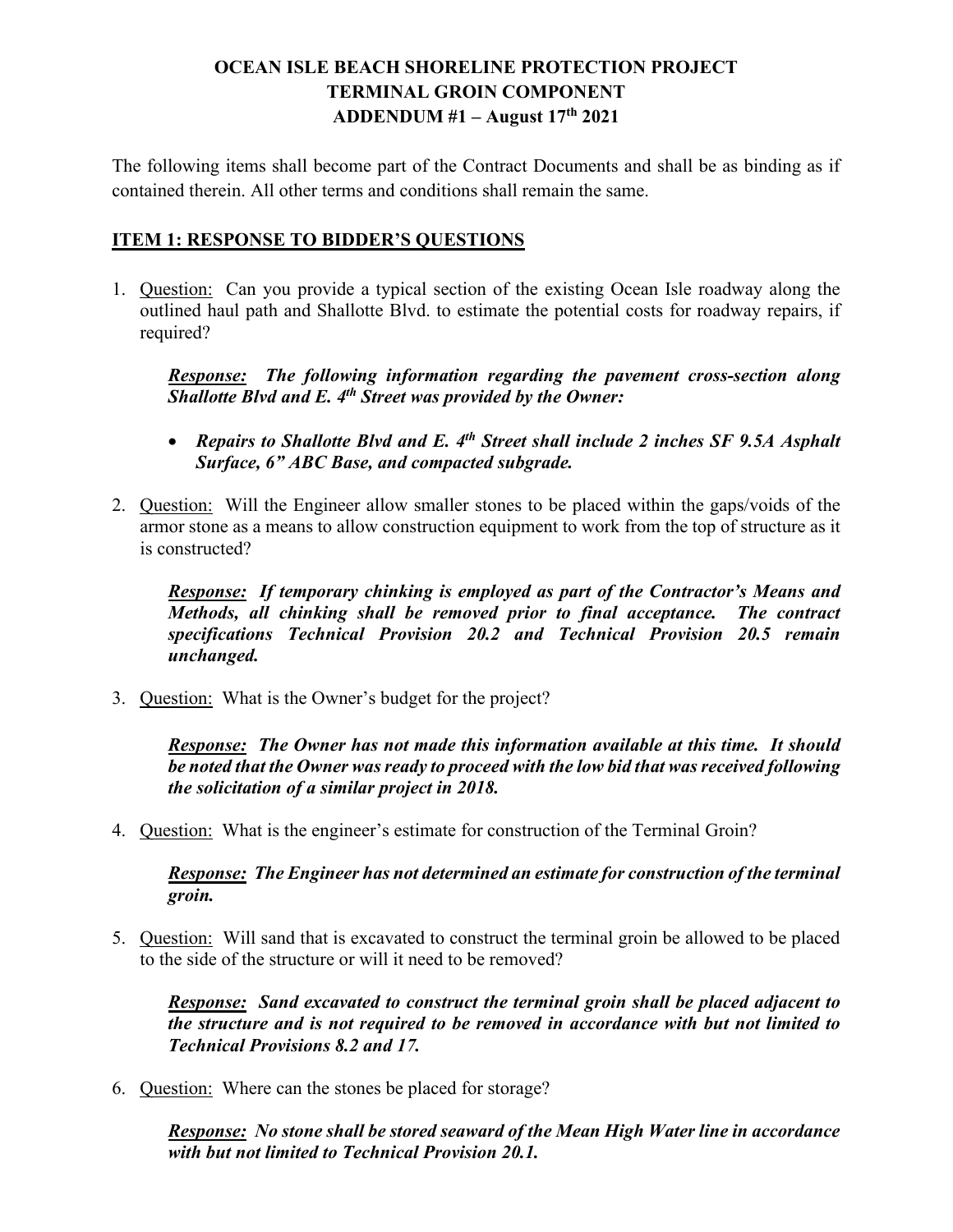7. Question: Are off-road trucks allowed to be used for transporting stone during the project?

#### *Response: The use of off-road trucks are not permitted.*

8. Question: Can the bid date be extended 2-3 weeks to allow for more information on the dredging contract to be available, as detailed previously?

#### *Response: The bidding period will not be extended at this time.*

9. Question: Can stones be delivered on the east end spit, loaded onto trucks, and driven along the beach below the vegetation line to the project site?

*Response: The permit currently does not allow for stones to be delivered on the sand spit at the east end of the island. However, the bidder may reach out to the USACE Regulatory and the NC DEQ Division of Coastal Management to inquire about obtaining permit modifications to allow this activity.*

10. Question: The beach nourishment dredge harvest area is defined within Shallotte Inlet. If the renourishment contract commences prior to the terminal groin completion, how will the removal of the protective sand bar affect the grade within groin footprint? Will the owner/engineer pay for the additional quantity of rock required beyond the do not exceed estimate quantity if this occurs?

*Response: The borrow area within Shallotte Inlet has been dredged 4 times since 2001. The Owner is unaware of any adverse impacts on the site of the proposed terminal groin immediately following the inlet dredging events. The ENGINEER reserves the right to increase or decrease the stone quantities as dictated by site conditions; however, the bid tonnage is the maximum pay tonnage unless changed by the Engineer. Additionally, the Owner can order a 25% increase or decrease from the estimated quantity of any specific item included in the base bid without an adjustment in any Unit Price of the Contract.*

11. Question: Would ESZ-20-700 non-domestic hot rolled steel sheet pile and MSZ-17 domestic cold rolled steel sheet pile be acceptable for use on the project?

*Response: The hot rolled steel sheet pile ESZ-20-700 and cold rolled steel sheet pile MSZ-17 both meet the structural requirements of the steel sheet pile section referenced in the specifications. The sheet pile shall be new A572 grade 50 ksi steel and shall be coated in accordance with the technical specifications including but not limited to Sections 01000-13 and 01000-27.*

### **ITEM 2:**

**SUPPLEMENTARY CONDITIONS PART 00800, Section 7.03 Labor; Working Hours:** *DELETED* first paragraph and *REPLACED* with: "Except as otherwise required for the safety or protection of persons or the Work or property at the Site or adjacent thereto, and except as otherwise stated in the Contract Documents, all Work at the Site may occur seven (7) days a week, no restriction on work hours. Contractor will not perform Work on any legal holiday. Contractor may perform Work on legal holidays only with Owner's written consent, which will not be unreasonably withheld."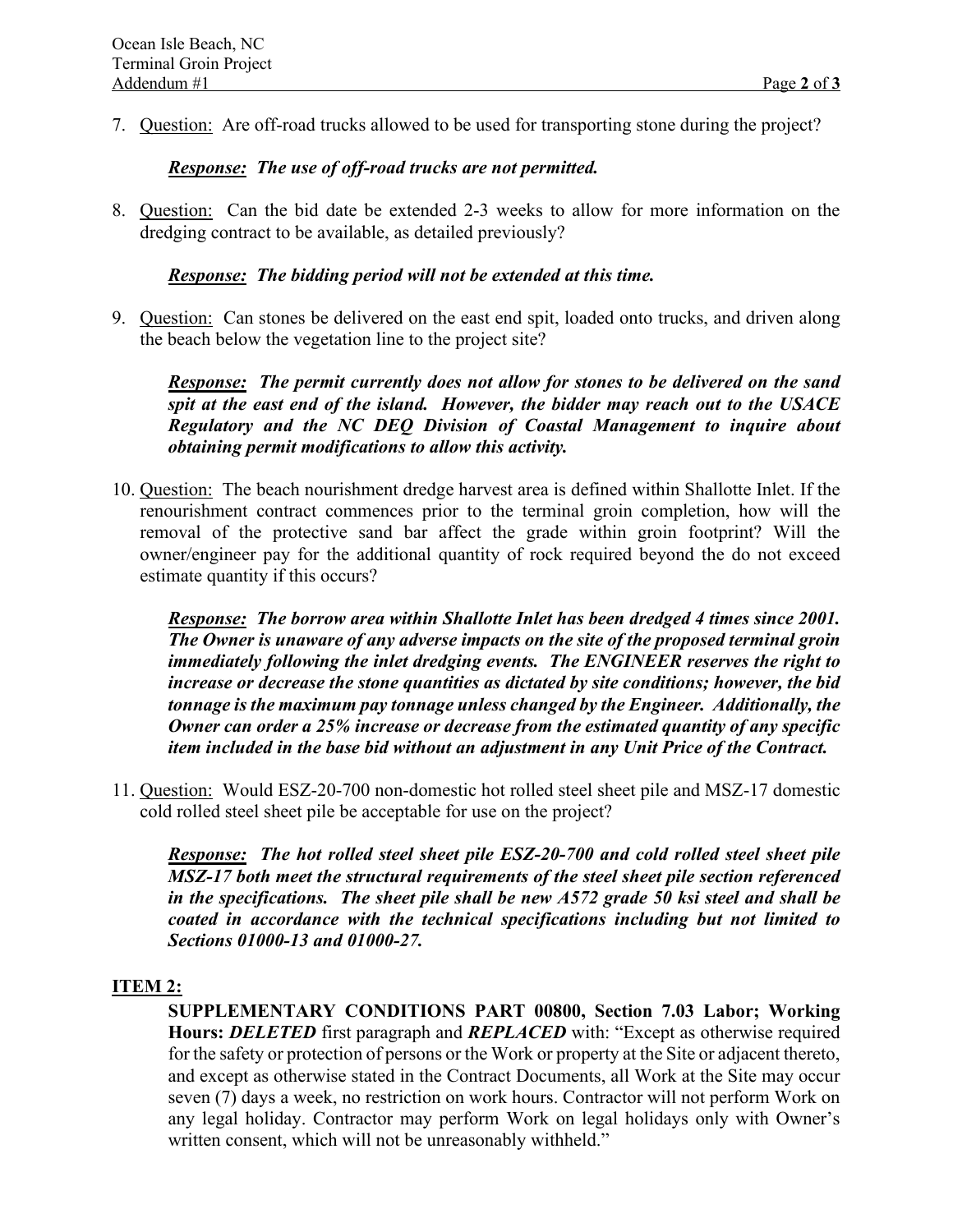## **ITEM 3:**

**TECHNICAL PROVISIONS PART 01000, Section 3. Permissible Work Days and Hours:** *DELETE* the first and second paragraphs and *REPLACE* with: "Construction may occur seven (7) days a week, no restrictions on work hours. CONTRACTOR will not perform Work on any legal holiday. CONTRACTOR may perform Work on legal holidays only with OWNER's written consent, which will not be unreasonably withheld. Workdays are also specified under Section 7.03 of Part 00800 Supplementary Conditions. Also see Section 9.3 of Part 01100 Environmental Protection and Monitoring."

## **ITEM 4:**

**TECHNICAL PROVISIONS PART 01000, Section 20. Armor Stone Installation:**  *ADDED* the following section: "**20.9. Temporary Construction Trestle.** The permit for the project allows for a 20' wide temporary trestle to be installed on either side and parallel to the alignment of the terminal groin. The temporary trestle shall be removed upon completion of the rubblemound portion of the terminal groin." See the included attachment, Permit Drawings of the Temporary Construction Trestle.

### **INCLUDED ATTACHMENTS:**

ADDENDUM #1 - ATTACHMENT 1 – Permit Drawings Plan Sheets 11 and 12 – Temporary Construction Trestle

#### END OF ADDENDUM #1

BIDDER IS ADVISED ACKNOWLEDGEMENT OF ADDENDUM #1 IS REQUIRED WHEN SUBMITTING A BID. NON-COMPLICANCE MAY RESULT IN BIDDER BEING CONSIDERED NON-RESPONSIVE.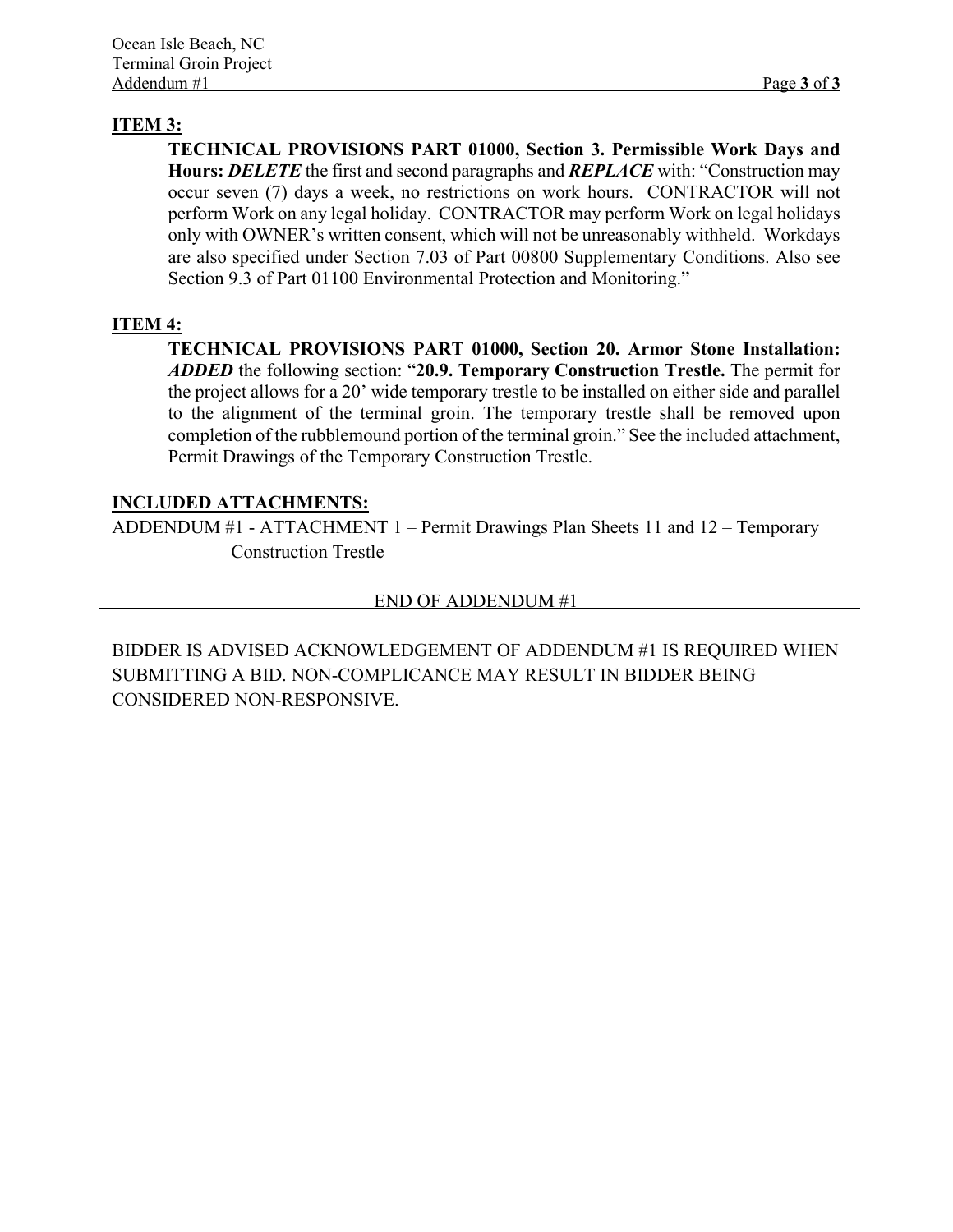# **ADDENDUM #1 - ATTACHMENT 1**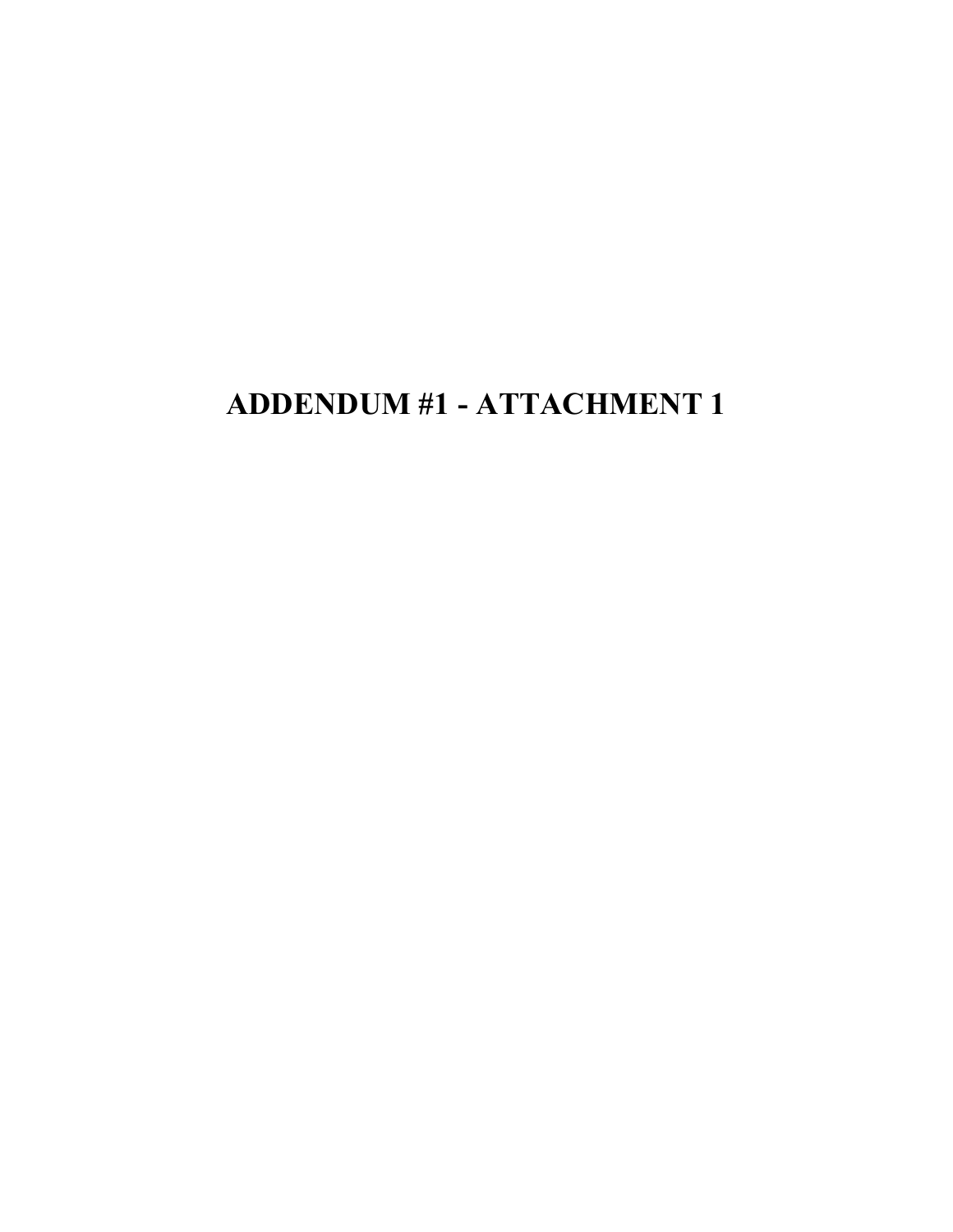

តិ  $\frac{1}{2}$  $\frac{a}{s}$